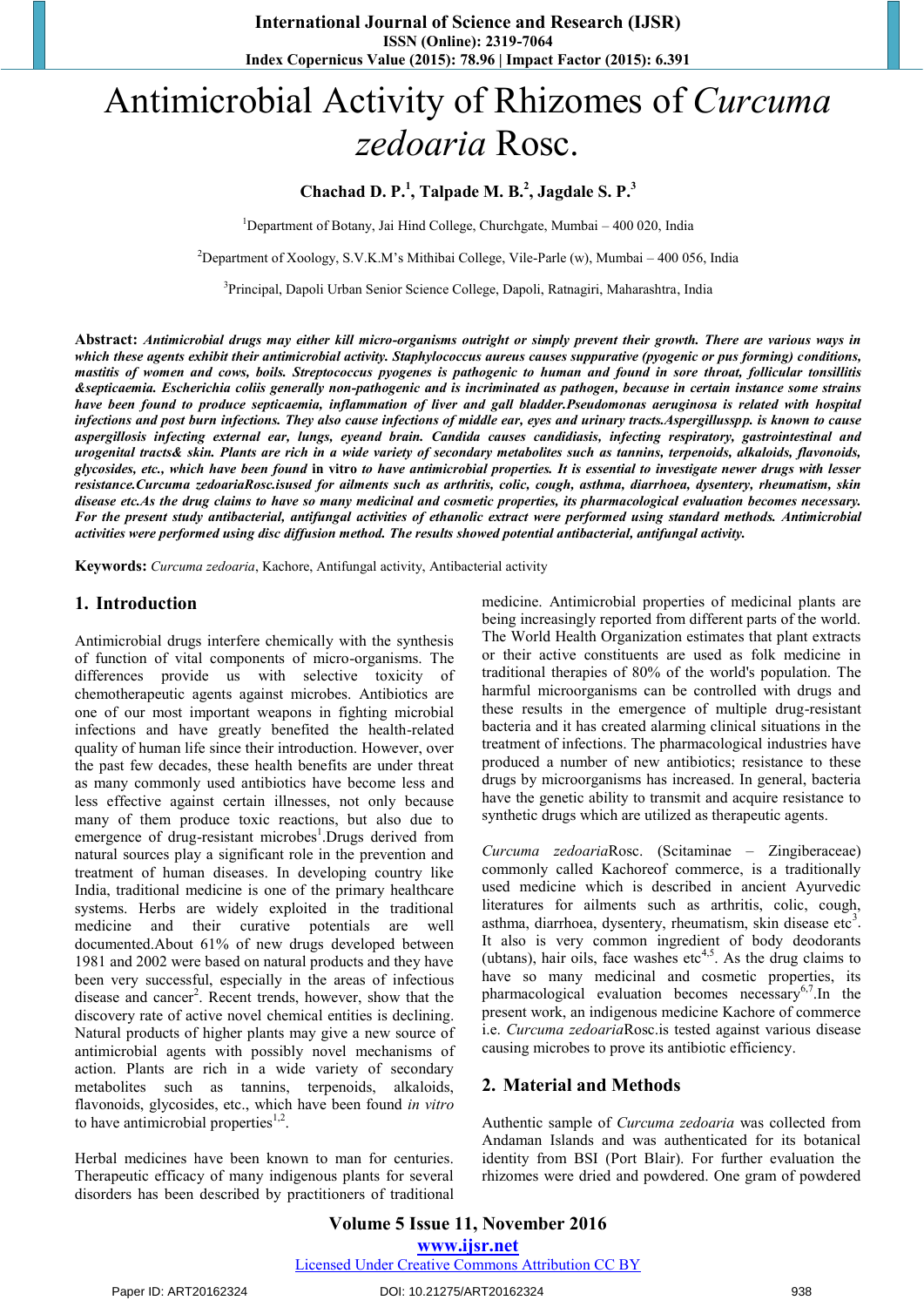drug was extracted in 25 ml of ethanol. The concentration used for checking the antimicrobial activity was 40 mg/ml.



*Preparation of plates (For anti-fungal activity):* Potato dextrose agar (PDA) was sterilized by autoclaving at  $15\phi$ (lbs) for 20 min and 20 ml of PDA was added to each sterilized petridish (dia. 10 cm). 2 ml of 24 hr culture of different fungal strains were spread on to the respective plates at  $40 - 45^{\circ}$ C with the help of a spreader and was allowed to set.

Discs of Whatman filter paper no. 1 (dia. 6 mm) were used. The sterile paper discs were thoroughly soaked in alcoholic extracts and were placed on seeded petridish and incubated at 28<sup>o</sup>C for 72 hours. In each plate one disc soaked in absolute alcohol was kept as control. The antifungal activity was measured in terms of inhibitory zones appearing around the filter paper disc. $8-14$ 

*Preparation of plates (For anti-bacterial activity):* The nutrient agar medium was sterilized by autoclaving at 15 (lbs) for 20 min and 20 ml of this medium was added to each sterilized petridish (diameter 10 cm). 2 ml of 24 hr broth culture of following pathogenic bacteria were spread on to the respective plates at  $40 - 45^{\circ}$ C with the help of a spreader and was allowed to set.

Sterile Whatman filter paper no. 1 discs (diameter 6 mm) were thoroughly soaked in the alcoholic extract and four discs were placed aseptically on each seeded agar plates. In each plate one disc soaked in absolute alcohol was kept as control. The petridishes were then incubated at  $37^{\circ}$ C for 24 hours.<sup>15-19</sup>

#### **3. Results**

Antimicrobial activity of plants can be detected by observing the growth response of various micro-organisms to those plant extracts, which are placed in contact with them.Ethanolic extract of *Curcuma zedoaria* (40mg/ml) was tested against various pathogenic bacteria and fungi. The results obtained are tabulated in Table 1 & Table 2 Antibacterial and antifungal activity was shown by essential oil of *Curcuma zedoaria* on various organisms<sup>14, 15</sup>. Ethanolic extracts showed excellent activity against *S.* 

*aureus* and *Trichophytonmentagrophytes.*Ethanolic extracts did not show any activity against *Salmonella paratyphii*&*Klebsiellapneumonia.*

## **4. Discussion**

*Curcuma zedoaria*Rosc. is a commonly available plant in the *dava- bazaar* as Kachore is a potential anti-microbial agent as it shows significant activity against common bacterial and fungal pathogens.These properties are of great economic value from the cosmetological point of view. The present study justified the claimed uses of rhizomes in the traditional system of medicine to treat various infectious disease caused by the microbes. However, further studies are needed to better evaluate the potential effectiveness of the crude extracts as the antimicrobial agents. The present results will form the basis for selection of plant species for further investigation in the potential discovery of new natural bioactive compounds. Further studies which aimed at the isolation and structure elucidation of antibacterial active constituents from the plant have been initiated.

## **References**

- [1] Mukharjee, P. K., Quality control of Herbal drugs An Approach to evaluation of Botanicals, Pharmaceutical Publishers, 2002.
- [2] Prashanth KV, Chauhan NS, Padh H, Rajani M. Search for antibacterial antifungal agents from selected Indian medicinal plants. *J Ethnopharmacol.* 2006;**107**:182–8.
- [3] Bhishagratna, K. L., SushrutSamhita (English translation), 1996.
- [4] Kirtikar, K. R. and Basu, B. D., Indian Medicinal Plants, Lalit Mohan Basu, Allahabad, Vol. IV, II ed., 2426 – 2427 & 2430 – 2431, reprinted 1975.
- [5] Nadkarni, A. K., K. M. Nadkarni's Indian MateriaMedica, Popular book depot, Bombay, III ed, Vol. I, 1996.
- [6] Anonymous, Pharmacopoeia of India, Ministry of Health and Family welfare, Govt. of India, Published by Controller of Publications, New Delhi, Vol. II, A- 53, A  $-54, 1996.$
- [7] Anonymous, The wealth of India (Raw material), Publication and information Directorate, CSIR, New Delhi, Vol. IX, 1972.
- [8] MounyrB, MoulayS,SaadKI, Methods for in vitro evaluating antimicrobial activity: A review, *Journal of Pharmaceutical Analysis*, 2016,**6**, 71–79.
- [9] Marimuthu M M, Aruldass C A, Sandrasagaran U M, Mohamad S, Ramanathan S, Mansor S M, Murugaiyah V., Antimicrobial activity and phytochemical screening of various parts of *Ixoracoccinea*, *Journal of Medicinal Plant Research*, 2014 8 (10), 423 - 429
- [10]Rios JL Recio MC, Villar A. Screening methods for natural products with antimicrobial activity: A review of the literature*. J Ethnopharmacol.* 1988; 23:127–49.
- [11[\]Bhalodia NR,](http://www.ncbi.nlm.nih.gov/pubmed/?term=Bhalodia%20NR%5BAuthor%5D&cauthor=true&cauthor_uid=22171301) [Shukla VJ.](http://www.ncbi.nlm.nih.gov/pubmed/?term=Shukla%20VJ%5BAuthor%5D&cauthor=true&cauthor_uid=22171301)Antibacterial and antifungal activities from leaf extracts of *Cassia fistula* l.: An ethnomedicinal plant, *[J Adv Pharm Technol Res.](http://www.ncbi.nlm.nih.gov/pubmed/22171301)*2011 **2 (2)**:104-9.
- [12]Talpade MB, Chachad DP, Singh A, Bhagwat AM, Anti-microbial activity of *Ixora alba*, *Plumeriaobtusa*and *Psidiumguajava*, *International*

# **Volume 5 Issue 11, November 2016**

# **www.ijsr.net**